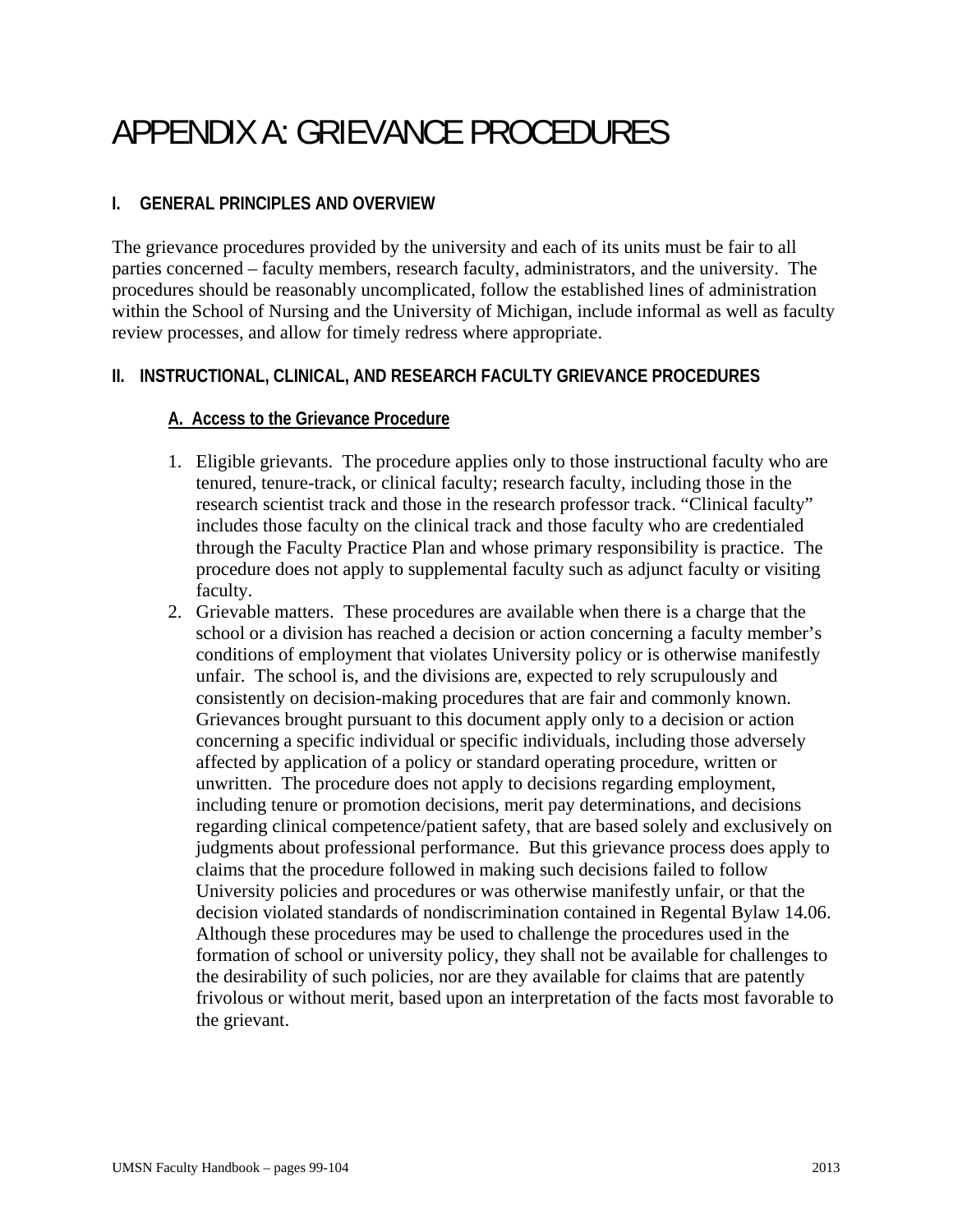#### **B. Informal Review Process**

The grievant must first be permitted to discuss informally and privately any grievance relating broadly to employment with those who made the decision that gave rise to the complaint. If the matter is not resolved, the grievant must then have access to a formal grievance system in which there is faculty participation.

Informal Discussion:

- 1. A grievant must first try to resolve a dispute by discussing it informally with the person (or persons) who made or affirmed the disputed decision or who has the authority to provide redress. (The grievant is reminded that the formal review must be initiated within 90 days as stated in C.1.)
- 2. Efforts to resolve a dispute informally may continue despite the commencement of formal review under Section C., below.
- 3. If the results of this discussion are not satisfactory, the faculty member will meet with the person at the next administrative level (division chair, assistant dean, associate dean, and/or dean) to present and discuss her/his problem or complaint.
- 4. In instances when the faculty member proceeds to discuss an unresolved problem with the dean, the informal process ends following the dean's review and decision.

#### **C. Formal Review Process**

- 1. Grievant's request. Within 90 calendar days of the date the grievant first knew or could reasonably have been expected to know of the decision or event that gave rise to the grievance a Faculty Grievance Form (FGF) will be filed and submitted to the Director of Academic Human Resources (DAHR) and the SACUA Faculty Grievance Monitor (FGM). The DAHR shall transmit a copy of the FGF to the named respondent(s), with copies to the dean.
- 2. Parties. The parties to a grievance are the faculty member who initiates the grievance and the decision-maker(s) responsible for the contested decision or action. Both the grievant and the respondent shall abide by all the procedures set forth here, shall participate in good faith, and shall respect the confidentiality of the process. Communication concerning the proceedings shall be limited to parties, advisers, mediators, and any others for whom information is strictly necessary for the legitimate effectuation of the process.
- 3. Composition of the Board. A Grievance Hearing Board (Board) shall be established to handle each grievance filed by a faculty member.
	- a. A Faculty Grievance Hearing Panel (FGHP) is established from whose members each Grievance Hearing Board will have two selected randomly. The FGHP will consist of tenured faculty members, elected by the school. FGHP members will serve single staggered terms of three years. FGHP members may not serve consecutive terms. Vacancies will be filled in the same manner except that if the unexpired term is one year or less, the replacement member shall serve an additional three year term. Within 10 working days of receiving the notice of a pending grievance, the Director of Academic Human Resources (DAHR) and the SACUA Faculty Grievance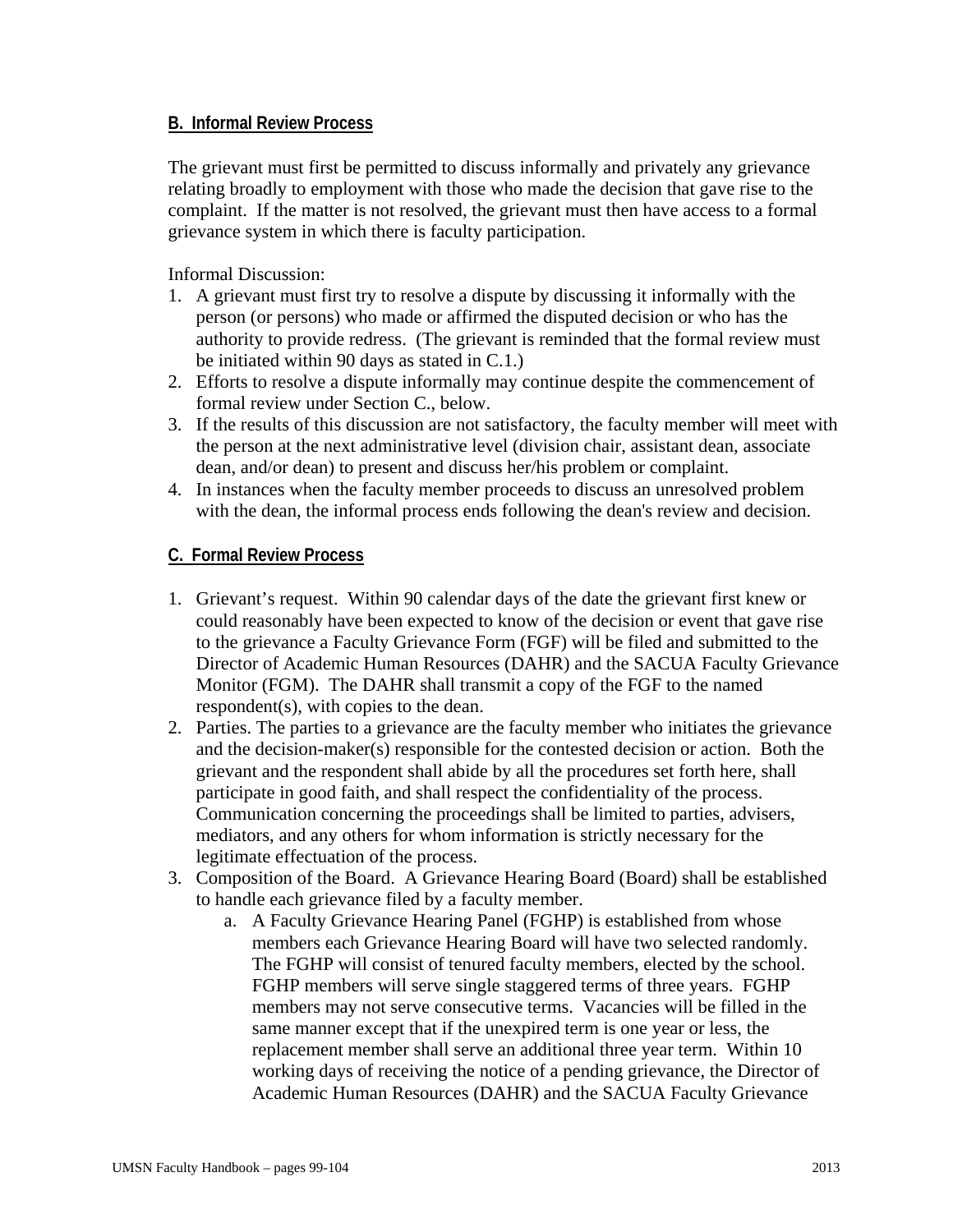Monitor (FGM) shall meet or communicate and choose by lot two persons from the FGHP to serve on the Board. Those two members shall come from different academic units and neither shall come from the school of the grievant. The DAHR and the FGM may then agree on one of the two members as a chair for the Board or leave the choice between those two of the Board itself.

- b. The third member of the Board shall come from the school from which the grievance arises. The school shall elect three-to-five tenured faculty as potential Board members. Only one of the three-to-five members elected will serve on the grievance. Members will serve a three year term. Within 10 working days of receiving the notice of a pending grievance from the DAHR, the grievant and the respondent shall each nominate three members from this list of potential Board members. Both parties shall rank their preferences and transmit their choices to the DAHR and the FGM. Within 5 working days the DAHR and the FGM shall jointly determine the one nominee most favored by both parties. If there is a tie amount the choices, the DAHR and the FGM will jointly resolve the tie by lot.
- c. At any time prior to the first meeting of the Board, the grievant and the respondent have the option of agreeing upon any three tenured University faculty members from any academic unit, whether or not members of the FGHP, to serve as the Board. In this instance, the remaining provision regarding Boards will apply.
- 4. Board Election Process.
	- a. Faculty Grievance Hearing Panel (FGHP). To prepare a slate of qualified candidates for the general faculty election, the staff member supporting the Chair of the Faculty will contact all eligible faculty for each open slot and ask them to have their name on the ballot. The final ballot will be reviewed by the faculty serving on the school Senate Assembly along with the division chairs and presented to the faculty for approval. The ballot shall contain at least three candidates for the one vacant position. The slate will not include faculty members who hold administrative positions in the school, such as assistant or associate deans or division chairs. During the general election held each April, votes will be collected and tallied under the supervision of the faculty serving on the Senate Assembly. The election results listing names from highest to lowest vote count will be forwarded to the dean. The dean will forward the elected faculty member's name to the Office of the Provost. The Office of the Dean will maintain the historical record of the faculty serving on the FGHP and retain election ballots on file for three years.
	- b. Grievance Hearing Board (Board). To prepare a slate of qualified candidates for the general faculty election, the staff member supporting the Chair of the Faculty will contact all eligible faculty for each open slot and ask them to have their name on the ballot. The final ballot will be reviewed by the faculty serving on the school Senate Assembly along with the division chairs and presented to the faculty for approval. The ballot shall contain at least five candidates for the three-to-five vacant positions. The slate will not include faculty members who hold administrative positions in the school, such as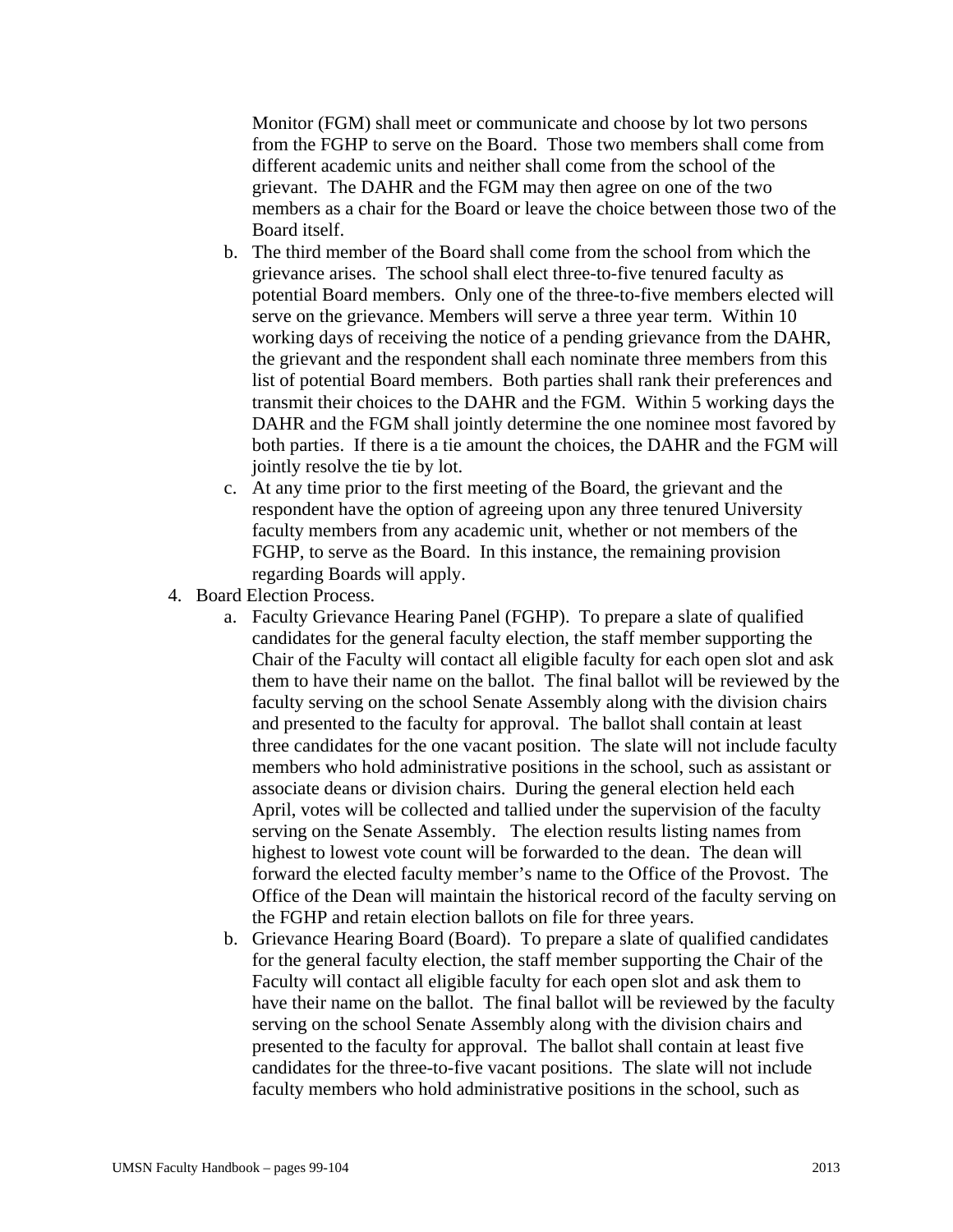assistant or associate deans or division chairs. During the general election held each April, votes will be collected and tallied under the supervision of the faculty serving on the Senate Assembly. The dean will forward the elected faculty member's names to the Office of the Provost. The Office of the Dean will maintain the historical record of the faculty serving on the Board and retain election ballots on file for three years. A vacancy in membership can be filled by an alternate from the most recent ballot. Should an alternate not be available a special faculty election will be held to fill the member vacancy for the designated period of time.

- c. A member of a Board shall recuse her/himself if s/he has significant personal or professional associations with either party and any member shall be excused with the concurrence of both the Director of Academic Human Resources (DAHR) and the SACUA Faculty Grievance Monitor (FGM), if either the grievant or the respondent objects for sufficient cause to the person's serving.
- 5. Board's Decision to Review the Case.
	- a. The Board shall meet within 15 working days after it is established to first determine whether the complaint is within the authority or jurisdiction of the grievance process. The Board may dismiss the grievance without a hearing if it concludes, on the bases of the FGF and all other materials before the Board that there are no grounds for deciding the case in the grievant's favor. If the Board decides the complaint is not grievable, the grievant shall have 15 working days to appeal this decision to SACUA or a faculty body designated by SACUA. The appellate body shall have 20 working days to resolve the issue. Its decision shall be final.
	- b. Within 10 working days of its first meeting, the Board shall advise the grievant, the respondent, the Director of Academic Human Resources (DAHR), the SACUA Faculty Grievance Monitor (FGM), and the dean in writing whether it will proceed with a hearing. If the Board decides the complaint is not grievable, or the grievance is to be dismissed, it shall state its reasons in writing. If the Board decides to proceed, it shall specify in a written notice to the parties, the DAHR, the FGM, and the dean when and where the hearing will be held and what issues are to be addressed by the parties. The hearing shall be scheduled within 30 working days or as soon thereafter as is practicable.
- 6. Parties' Rights. The Board shall ensure fair procedures for the parties in any hearing. Specifically, the grievant and the respondent shall have the following rights:
	- a. To be accompanied before the Board by advisers, who may be attorneys. The advisers may advise their clients but may not participate directly in the hearing.
	- b. To appear and present their cases, and to cross-examine the witnesses and challenge the evidence presented by the other party.
	- c. To have access to all relevant evidence, testimonial and documentary, except confidential evaluations and evidence that would infringe upon the privacy interests of third persons. Upon a party's request, the chair of the Board shall be allowed to examine relevant confidential files of an academic unit or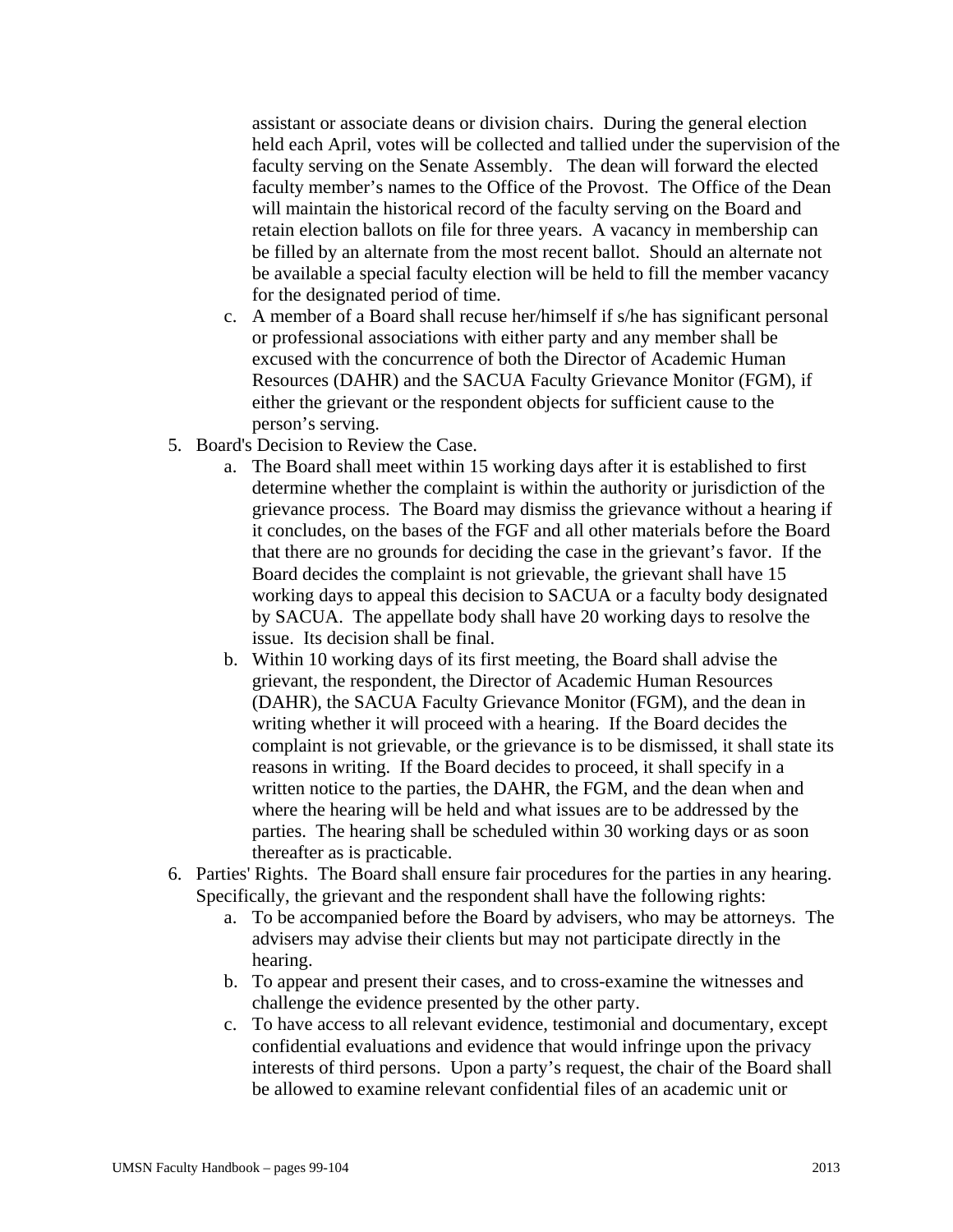department and to provide the Board with a summary of their contents as they relate to the grievance, giving due consideration to protecting the confidential aspects of the material.

- d. The Board may call its own witnesses and obtain relevant documents, subject to the parties' right of access and the confidentiality restrictions above.
- e. Testimony before the Board is voluntary. If any witness declines to testify about any issue, however, the Board may draw appropriate inferences about what the testimony would have been based on the refusal to testify. Any such inference should be carefully supported and explained by the Board.
- f. Hearings before the Board shall be private and confidential, attended only by the principal parties and their advisers, if any; the Director of Academic Human Resources (DAHR) or designee; and the SACUA Faculty Grievance Monitor (FGM) or designee. Unless otherwise directed by the Board for good reason, witnesses shall attend only while testifying. The Board chair may invite appropriate observers or others having a substantial interest in the outcome of the case, if both the grievant and the respondent agree.
- g. Portions of the hearing at which testimony is taken and evidence presented shall be recorded verbatim, but the recording may be by voice recorder. Both the grievant and the respondent may also record the hearing.
- h. The Board shall deliver only to the grievant and the respondent a written provisional decision within 20 working days after the completion of testimony and argument. The content of the provisional decision shall remain confidential and may not be shared at any time with any other person except those entitled without special agreement to participate in the hearing or advise the parties.
- i. The grievant and the respondent shall have 10 working days after receipt of the provisional decision to submit a written response to the Board.
- j. The Board shall consider any responses to the provisional decision and shall deliver its final decision within 10 working days after receipt of those responses. Both the provisional decision and the final decision shall include a summary of the testimony, factual findings, conclusions with reasons the grieved decision or action was or was not violated of University policy or otherwise manifestly unfair, and, if appropriate, a proposed remedy. Decisions of the Board shall be by majority vote. The reasons for any dissent must be stated in a written minority opinion. The Board shall present the final decision only to the grievant, the respondent, the dean, the Director of Academic Human Resources (DAHR), the SACUA Faculty Grievance Monitor (FGM), and, if appropriate, the division chair.
- k. Although the Board does not have executive authority, the parties are expected to respect and accept the findings, conclusions, recommendations, and any proposed remedy of the Board as the considered judgment of a competent and disinterested peer group. The Board may recommend actions that do not fall within the respondent's authority, but recommendations addressed to those who are not parties should not give rise to the same expectations.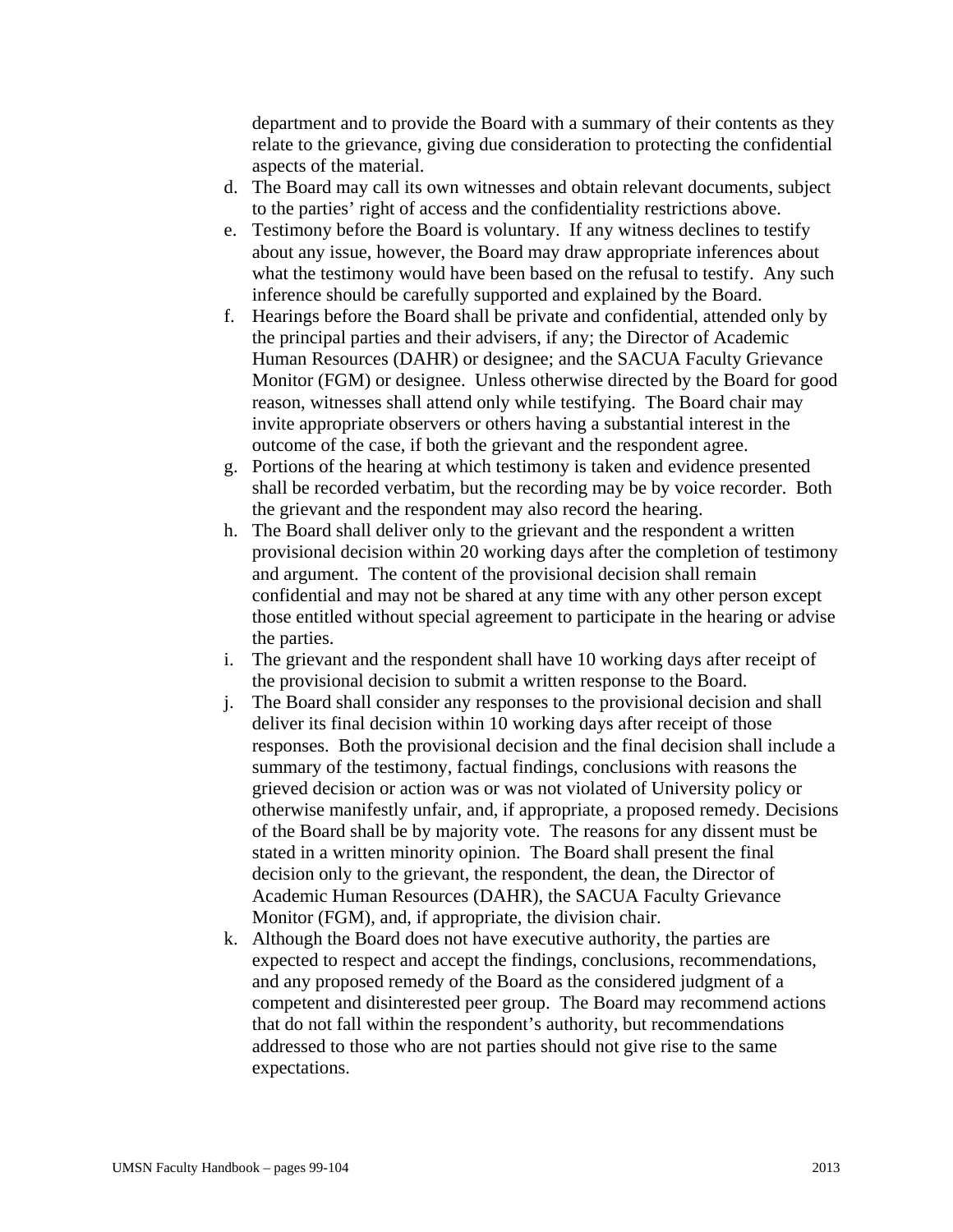- 7. SACUA Faculty Grievance Monitor (FGM). The SACUA Faculty Grievance Monitor (FGM) is a tenured faculty member who is appointed annually by SACUA to monitor all grievances. In addition to the functions assigned elsewhere, the FGM and the Director of Academic Human Resources (DAHR) shall have the following responsibilities:
	- a. Jointly to provide or arrange for the training of FGHP members, and especially those designated as Board chairs, in the conduct of a hearing and the preparation of a formal written decision.
	- b. Jointly or separately provide objective information to either the grievant or the respondent or both about the operation of the grievance procedure.
	- c. Separately to monitor the processing of the grievances and to report to the dean, or the provost if the dean is a respondent, any delay or other failure to comply with specified procedures or Board directives or decision on appeal.
	- d. Separately to maintain confidential records of all grievance proceedings, including copies of all written documents that are submitted and of any written transcript of testimony that is prepared. If there is a single voice or electronic recording of the testimony, the DAHR shall maintain custody of it after the Board renders a final decision, but shall allow access as needed by the parties, the FGM, and the University authority to whom any appeal is addressed.
	- e. Jointly to provide redacted reports or summaries of cases, with party names and all identifying details deleted, to University administrators and faculty members, scholars, and others with legitimate interest in knowing about the proceedings.
- 8. The dean, or the provost if the dean is a respondent, shall take prompt action to remedy any undue delay in the processing of grievances or other failure by any party to comply with specified procedures or Board directives or decision on appeal.

## **E. Formal Appeals Process**

- 1. Party's request. The grievant or the respondent or both may submit a written appeal of a final decision by a Grievance Hearing Board (Board) within 20 working days of the receipt of the decision. If the dean is not a respondent, the appeal shall be submitted to the dean. If the dean is a respondent, the appeal shall be submitted to the provost. The written appeal must include the nature of the complaint, the facts supporting it, and the remedy sought.
- 2. Decision(s). An appeal shall be decided on the record made before the Board. When necessary in the judgment of the person deciding the appeal, the proceedings may be remanded to the Board to receive new information. A remand for new information shall be granted on the request of the grievant or respondent only on a showing that the information could not, in the exercise of reasonable diligence, have been presented when the record was made. The remand shall set the times for further Board proceedings, including any revised final Board decision. The findings, conclusions, recommendations, and proposed remedy, if any, of the Board shall be presumed valid on appeal, and shall be rejected or modified only because of substantial errors of fact or interpretation of University regulations.